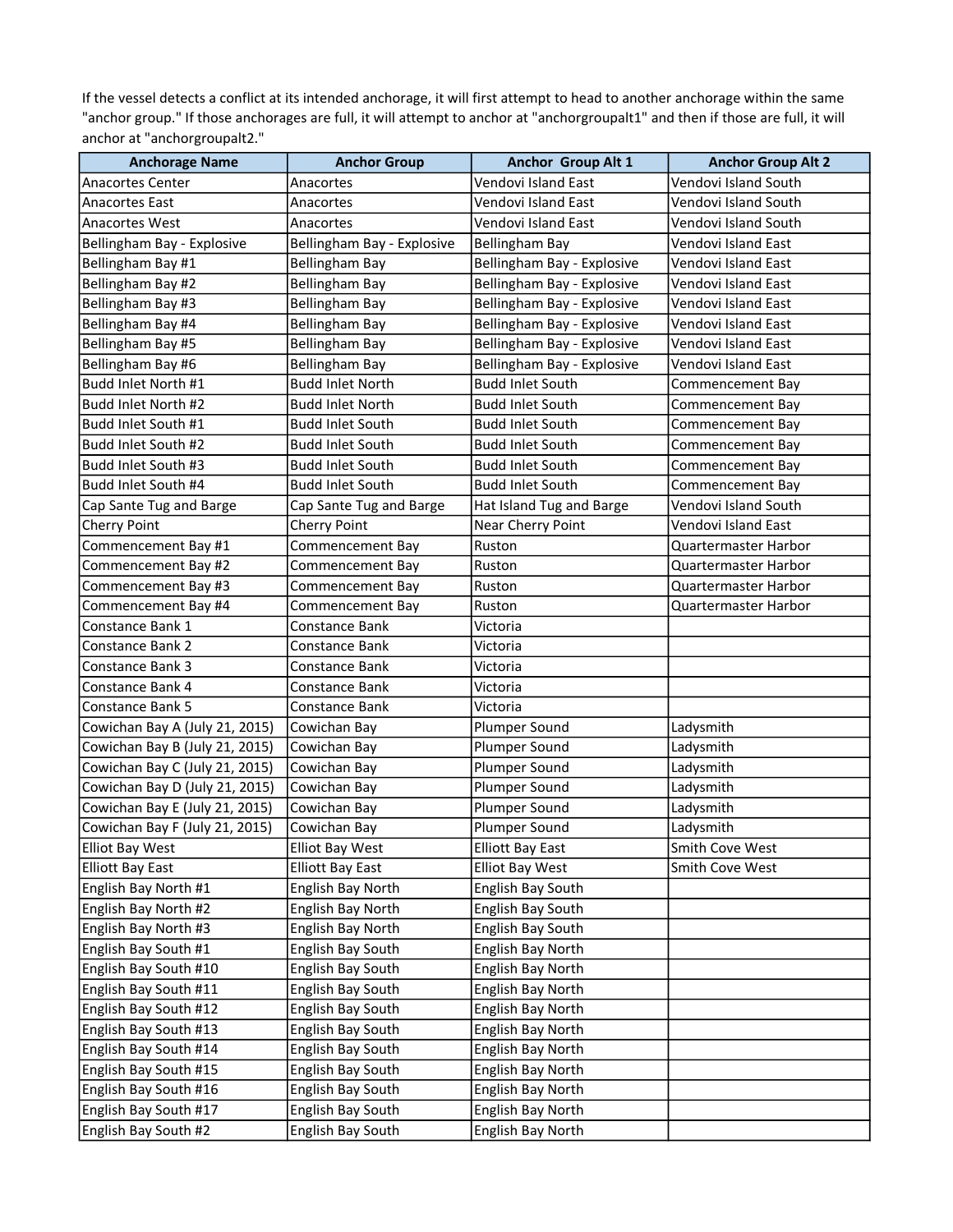| English Bay South #3                          | English Bay South        | English Bay North             |                      |
|-----------------------------------------------|--------------------------|-------------------------------|----------------------|
| English Bay South #4                          | English Bay South        | <b>English Bay North</b>      |                      |
| English Bay South #5                          | English Bay South        | English Bay North             |                      |
| English Bay South #6                          | English Bay South        | English Bay North             |                      |
| English Bay South #7                          | English Bay South        | English Bay North             |                      |
| English Bay South #8                          | English Bay South        | <b>English Bay North</b>      |                      |
| English Bay South #9                          | English Bay South        | English Bay North             |                      |
| Freshwater Bay #1                             | Freshwater Bay           |                               |                      |
| Freshwater Bay #2                             | Freshwater Bay           |                               |                      |
| Hat Island Tug and Barge                      | Hat Island Tug and Barge | Cap Sante Tug and Barge       | Vendovi Island South |
| Holmes Harbor #1                              | <b>Holmes Harbor</b>     | Port Gardner                  |                      |
| Holmes Harbor #2                              | <b>Holmes Harbor</b>     | Port Gardner                  |                      |
| Holmes Harbor #3                              | <b>Holmes Harbor</b>     | Port Gardner                  |                      |
| Holmes Harbor #4                              | <b>Holmes Harbor</b>     | Port Gardner                  |                      |
| Holmes Harbor #5                              | <b>Holmes Harbor</b>     | Port Gardner                  |                      |
| Holmes Harbor #6                              | <b>Holmes Harbor</b>     | Port Gardner                  |                      |
| Houston Pass 1 (July 21, 2015)                | <b>Houston Pass</b>      | Ladysmith                     | Cowichan Bay         |
| Houston Pass 2 (July 21, 2015)                | <b>Houston Pass</b>      | Ladysmith                     | Cowichan Bay         |
| Houston Pass 3 (July 21, 2015)                | <b>Houston Pass</b>      | Ladysmith                     | Cowichan Bay         |
| Indian Arm K                                  | Indian Arm               | <b>East of Second Narrows</b> |                      |
| Indian Arm L                                  | <b>Indian Arm</b>        | <b>East of Second Narrows</b> |                      |
| Indian Arm M                                  | <b>Indian Arm</b>        | <b>East of Second Narrows</b> |                      |
| Indian Arm N                                  | Indian Arm               | <b>East of Second Narrows</b> |                      |
| Inner Harbour A                               | Inner Harbour            | English Bay South             | English Bay North    |
| Inner Harbour B                               | Inner Harbour            | English Bay South             | English Bay North    |
| Inner Harbour C                               | Inner Harbour            | English Bay South             | English Bay North    |
| Inner Harbour D                               | Inner Harbour            | English Bay South             | English Bay North    |
| Inner Harbour E                               | Inner Harbour            | English Bay South             | English Bay North    |
| Inner Harbour W                               | Inner Harbour            | English Bay South             | English Bay North    |
| Inner Harbour X                               | Inner Harbour            | English Bay South             | English Bay North    |
| Inner Harbour Y                               | Inner Harbour            | English Bay South             | English Bay North    |
| Jack Island North Tug and Barge               | Vendovi Island South     | Vendovi Island East           | Anacortes            |
| Jack Island South Tug and Barge               | Vendovi Island South     | Vendovi Island East           | Anacortes            |
| Kuleet Bay #1                                 | Kuleet Bay               | Trincomali                    | Ladysmith            |
| Kuleet Bay #2                                 | Kuleet Bay               | Trincomali                    | Ladysmith            |
| Ladysmith A (July 21, 2015)                   | Ladysmith                | <b>Houston Pass</b>           | Kuleet Bay           |
| Ladysmith B (July 21, 2015)                   | Ladysmith                | <b>Houston Pass</b>           | Kuleet Bay           |
| Ladysmith C (July 21, 2015)                   | Ladysmith                | <b>Houston Pass</b>           | Kuleet Bay           |
| Ladysmith D (July 21, 2015)                   | Ladysmith                | <b>Houston Pass</b>           | Kuleet Bay           |
| Ladysmith E (July 21, 2015)                   | Ladysmith                | <b>Houston Pass</b>           | Kuleet Bay           |
| Ladysmith F (July 21, 2015)                   | Ladysmith                | <b>Houston Pass</b>           | Kuleet Bay           |
| Long Harbour #1                               | Long Harbour #1          | Plumper Sound                 | Cowichan Bay         |
| Nanaimo #1                                    | Nanaimo                  | English Bay South             | English Bay North    |
| Nanaimo #2                                    | Nanaimo                  | English Bay South             | English Bay North    |
| Nanaimo #3                                    | Nanaimo                  | English Bay South             | English Bay North    |
| Nanaimo #4                                    | Nanaimo                  | English Bay South             | English Bay North    |
| Nanaimo #5                                    | Nanaimo                  | English Bay South             | English Bay North    |
| Near Cherry Point                             | Near Cherry Point        | Cherry Point                  | Vendovi Island East  |
| Plumper Sound A (July 21, 2015)               | Plumper Sound            | Cowichan Bay                  | Trincomali           |
| Plumper Sound B (July 21, 2015)               | Plumper Sound            | Cowichan Bay                  | Trincomali           |
| Plumper Sound C (July 21, 2015)               | Plumper Sound            | Cowichan Bay                  | Trincomali           |
| Plumper Sound D (July 21, 2015) Plumper Sound |                          | Cowichan Bay                  | Trincomali           |
|                                               |                          |                               |                      |